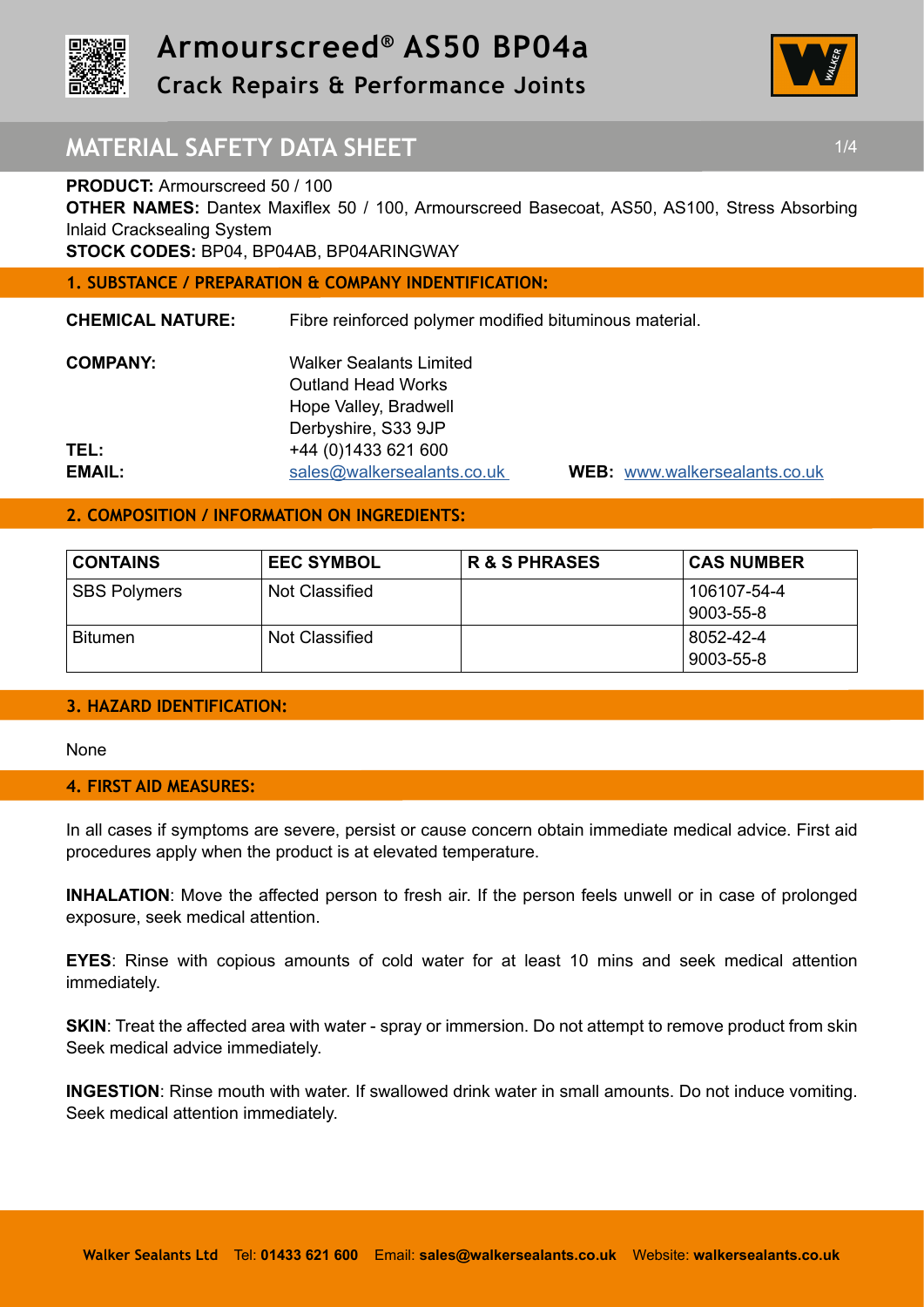



# **MATERIAL SAFETY DATA SHEET** *continued* 2/4

## **5. FIRE FIGHTING MEASURES:**

**SUITABLE EXTINGUISHING MEDIA**: Carbon Dioxide, Dry Chemicals, Foam, Water Spray mist

**UNSUITABLE EXTINGUISHING MEDIA**: High Pressure Water Jet

**EXPOSURE HAZARDS**: Risk of Fire and Explosions if product is overheated. THE MATERIAL REACTS VIOLENTLY WITH WATER.

**PROTECTIVE EQUIPMENT:** Use full protective clothing and self-contained breathing apparatus.

### **6. ACCIDENTAL RELEASE MEASURES:**

**PROTECTIVE MEASURES**: Avoid contact with skin, eyes and clothing. Wear suitable protective clothing Enclosed spaces should be opened to atmosphere.

#### **CLEAN UP METHODS**:

- **Soil** Allow the material to solidify
- **Water** The product has a density greater than 1.00g/cm3, contain and recover by physical means. Dispose safely in accordance with local or national regulations.

### **7. HANDLING & STORAGE:**

**HANDLING**: Hot Material (170 - 190°C) - Avoid breathing fumes. Ensure adequate ventilation. Avoid eye and skin contact. Wear suitable protective clothing (S36/37/39).

**STORAGE**: Packages - Store in a cool dry place away from sources of ignition. Hot Liquid - Ventilate adequately as Hydrogen Sulphide can accumulate in confined spaces.

### **8. EXPOSURE CONTROL / PERSONAL PROTECTION:**

The level of protection and types of controls necessary will vary depending upon potential exposure conditions. Select controls based on a risk assessment of local circumstances. Appropriate measures include adequate ventilation to control airborne concentrations below the exposure guidelines/limits. PPE should meet recommended national standards. Check PPE suppliers.

#### **EXPOSURE CONTROL LIMITS**:

**Manufactures & Suppliers of:**  Joint Sealants Bituminous Repair Compounds High Friction Surfacing Colour Coated Aggregates **The Complete Highway Service**

Petroleum Fumes **OES** (8 hours) 5mg/m3 OES (15 minutes) 15mg/m3 Hydrogen Sulphide OES (8 hours) 10mg/m3

> **Walker Sealants Limited**  Manufacturing & Sales Division Outland Head Bradwell, Hope Valley Derbyshire, S33 9JP Tel: 01433 621 600



Directors: J.S. Walker, J.G.R. Walker Company Reg No. 4041871 **A member of the Walker Group of Companies**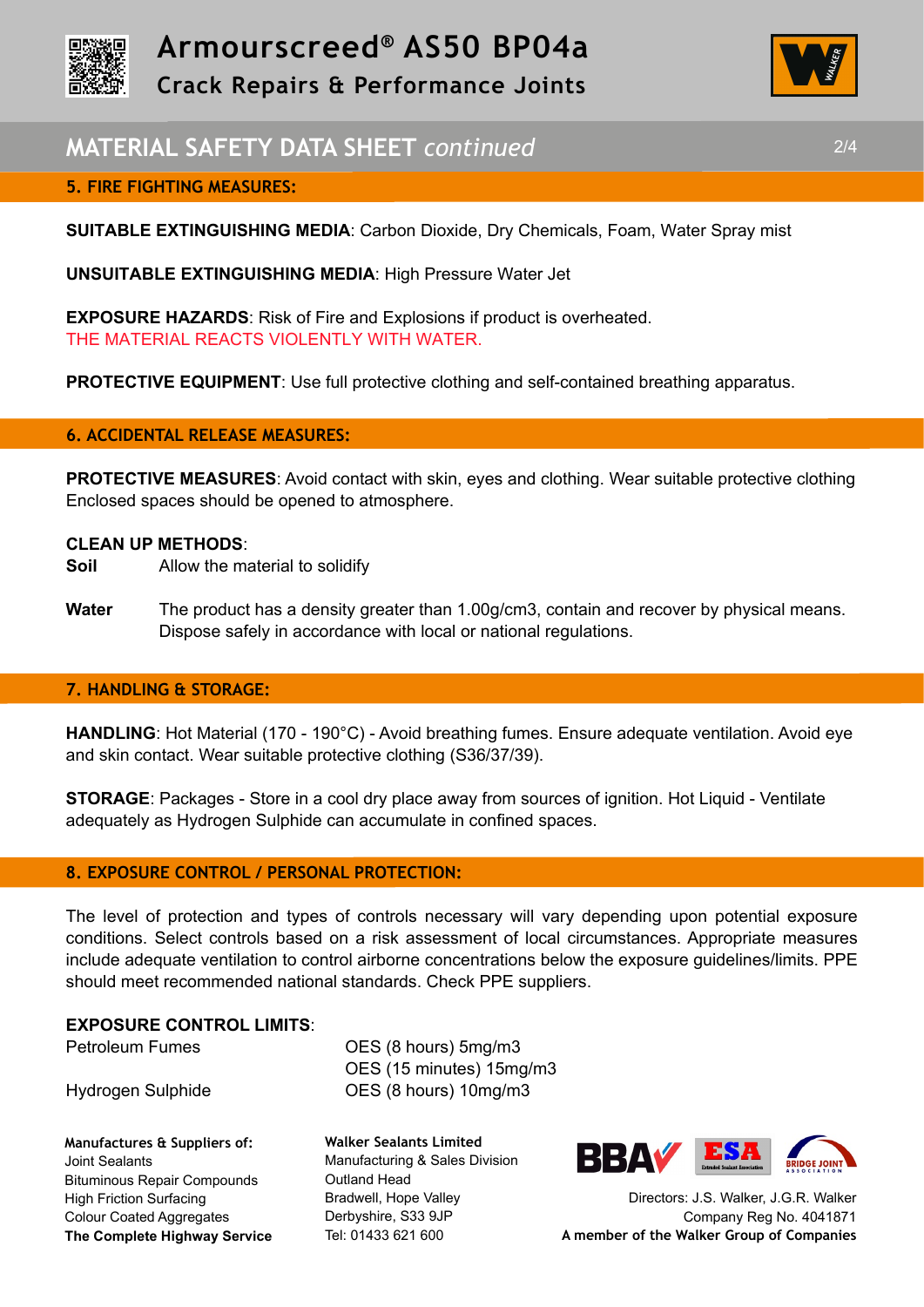



# **MATERIAL SAFETY DATA SHEET** *continued* 3/4

OES (15 minutes) 25mg/m3 SBS Polymer **OES** (8 hours) 10mg/m3 OES (15 minutes) 25mg/m3

**SKIN PROTECTION:** Wear suitable long sleeved, full body overalls and safety boots at all times. Exposed skin must be covered due to risk from splashes.

**HAND PROTECTION**: Wear suitable gloves.

**EYE PROTECTION**: Wear suitable goggles or face protection.

**9. PHYSICAL & CHEMICAL PROPERTIES:** 

**APPEARANCE**: SOLID FORM BLACK **FLASHPOINT**: ≥ 250°C **ODOUR**: PERCEPTIVE **IGNITION**: 280°C **DENSITY RANGE**: 1.80 ± 0.5g/cm3 **MELTING POINT/RANGE**: 120 - 190°C **SOLUBILITY IN WATER**: INSOLUBLE **VISCOSITY**:

## **10. STABILITY & REACTIVITY:**

| <b>THERMAL DECOMPOSITION:</b> | Stable under normal operating conditions.                     |
|-------------------------------|---------------------------------------------------------------|
| <b>CONDITIONS TO AVOID:</b>   | Overheating, Water Ingress.                                   |
| <b>MATERIALS TO AVOID:</b>    | The hot produce reacts violently with water.                  |
| <b>HAZARD DECOMPOSITION:</b>  | Thermal decomposition or burning may release Carbon Monoxide, |
|                               | Soot and Hydrogen Sulphide.                                   |

### **11. TOXICOLOGICAL INFORMATION:**

**INGESTION:** > 2000mg/kg\* = **EYES:** > 2000mg/kg\*

\* EXPECTED RESULTS, NOT TESTED

## **12. TRANSPORT INFORMATION:**

NOT CLASSIFIED AS HAZARDOUS FOR TRANSPORT

## **13. DISPOSAL INFORMATION:**

**Armourscreed Material -** authorised disposal in accordance with local or National Regulations.

**Packages -** to be considered as industrial waste, can be recycled if not contaminated.

### **14. ECOLOGICAL INFORMATION:**

**Avoid losses to the environment wherever possible. No known risks.**